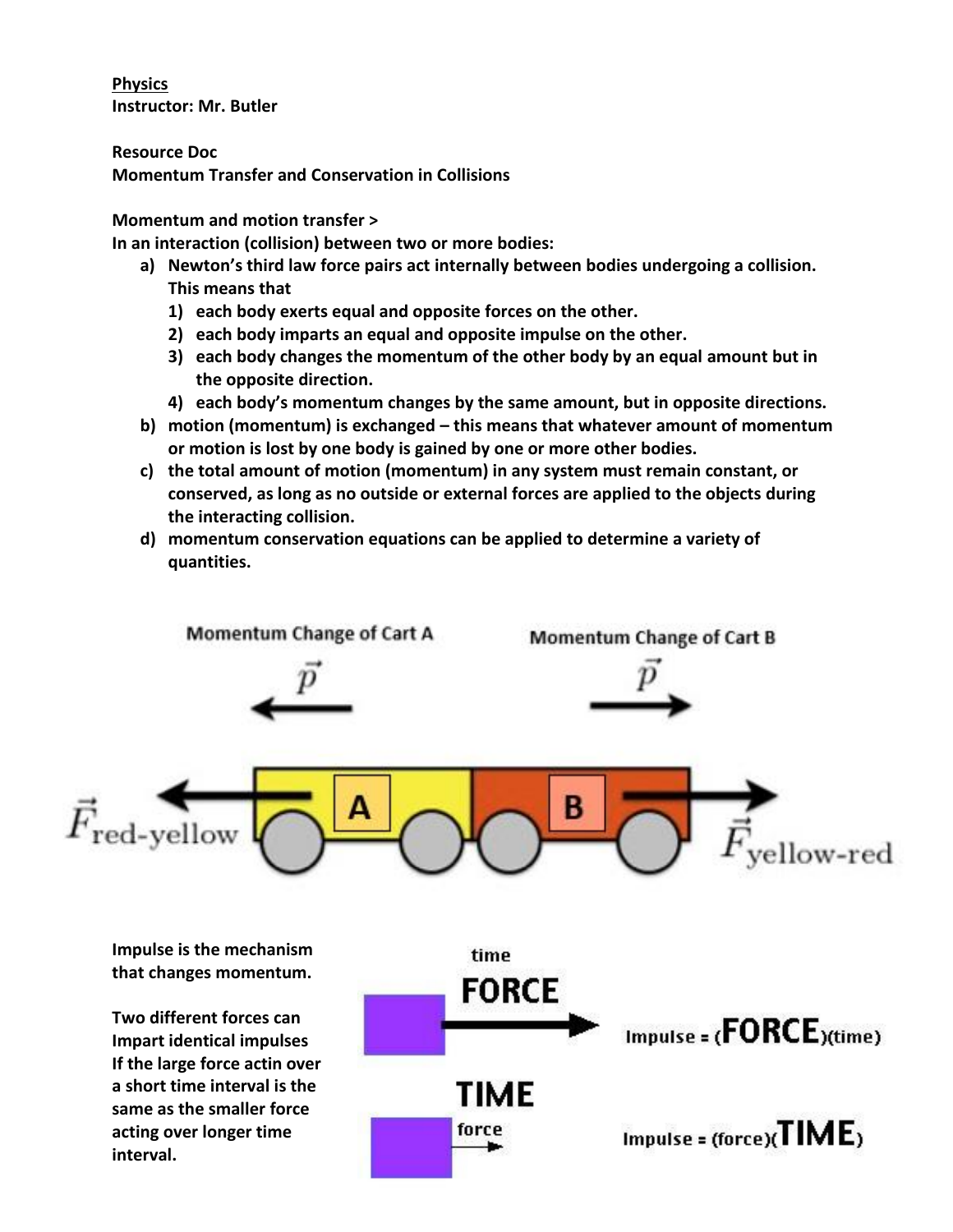

## **Collisions With Two Moving Objects**

- In Figure 18A, a train car travels at 4 m/s down the same track as another train car traveling at only 2 m/s.
- · The two train cars have equal masses.
- . The blue car catches up with the green car and bumps into it.
- $\cdot$  During the collision, the speed of each car changes.